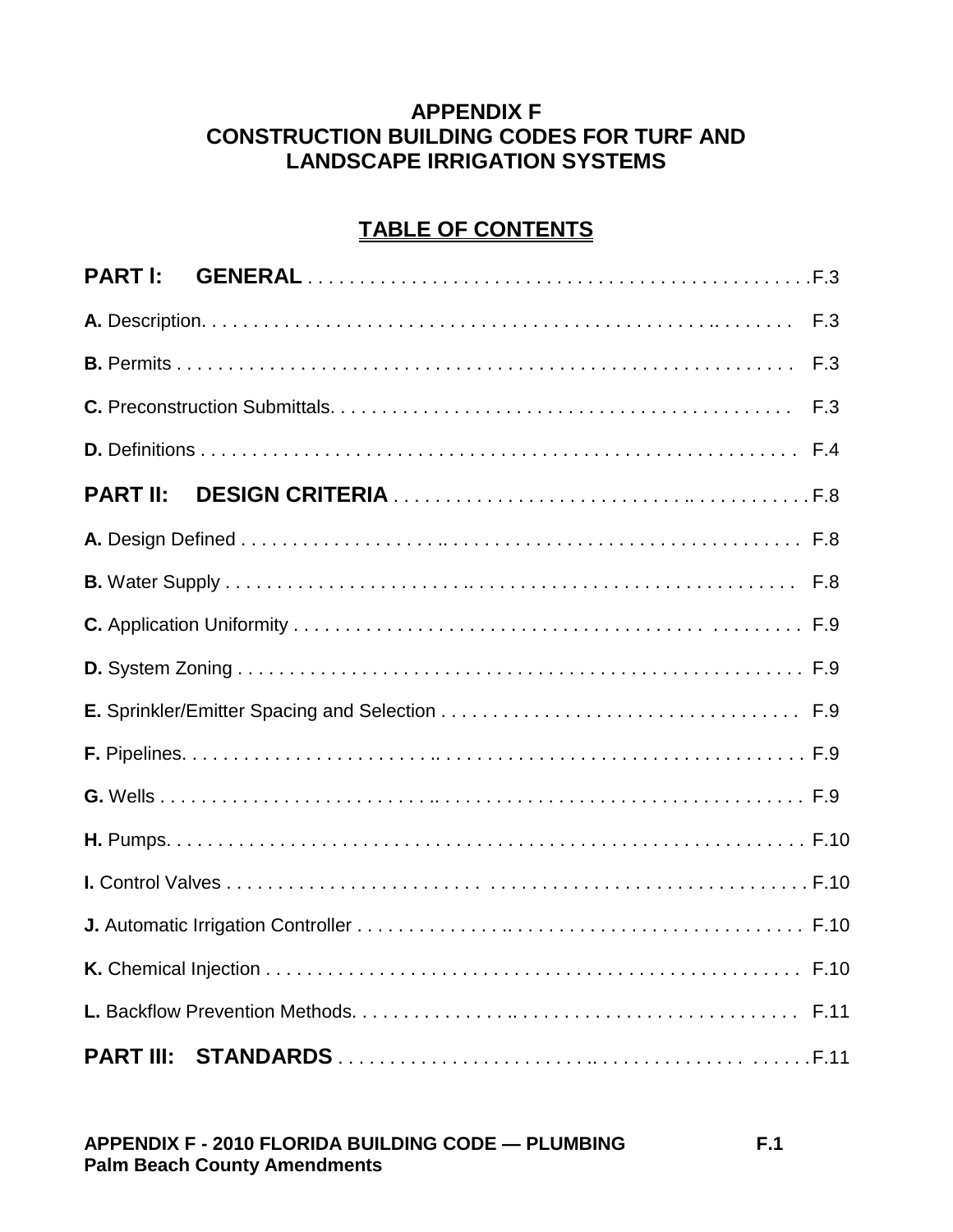|                                                                                          | F.19 |
|------------------------------------------------------------------------------------------|------|
| APPENDIX F - 2010 FLORIDA BUILDING CODE - PLUMBING<br><b>Palm Beach County Amendment</b> | F.2  |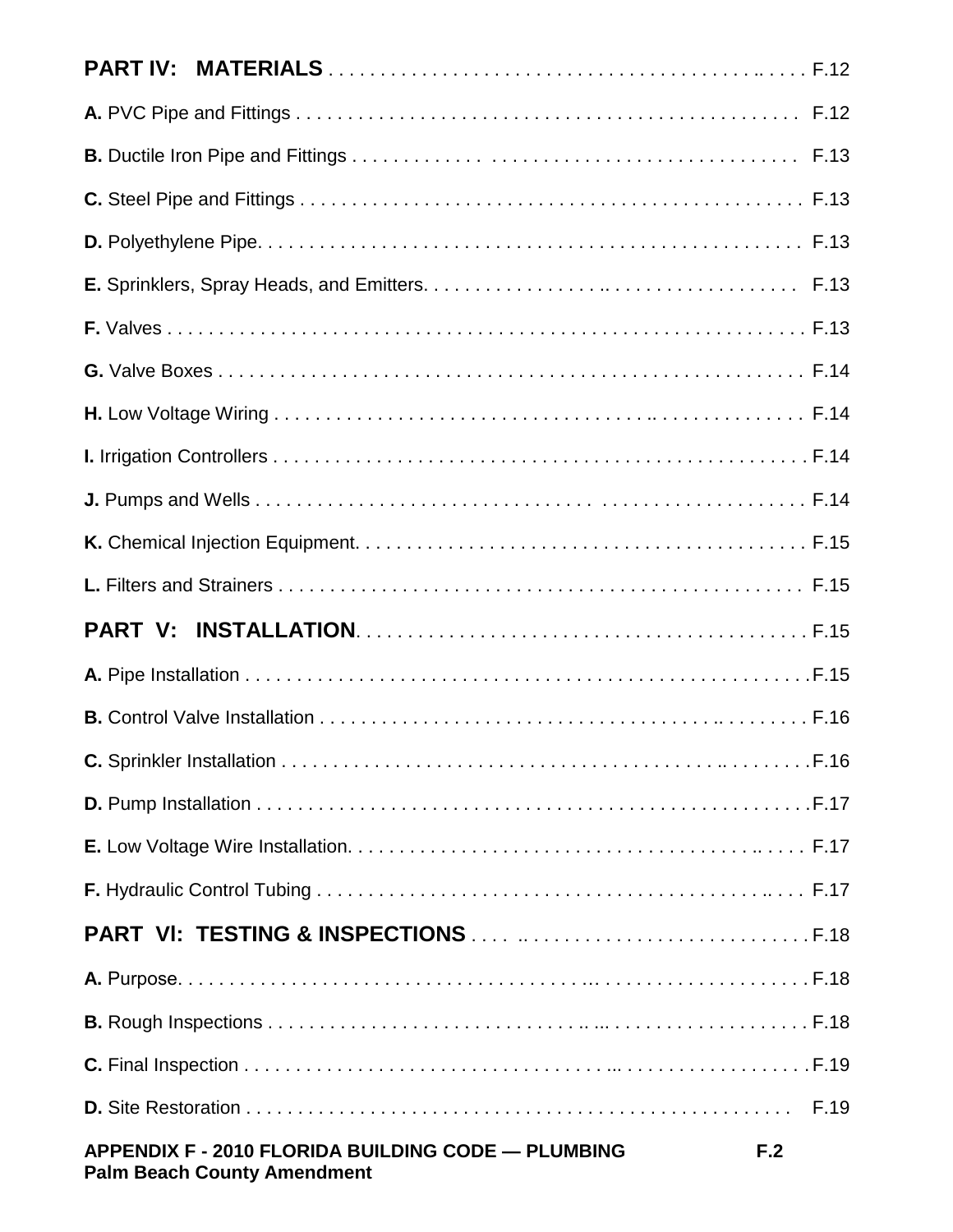# **PART 1: GENERAL**

## **A. Description.**

**1. Purpose.** To establish uniform minimum standards and requirements for the design and installation of safe, cost effective, reliable irrigation systems for turf and landscape areas which promote the efficient use and protection of water and other natural resources.

**2. Definition.** Turf and landscape irrigation systems apply water by means of permanent above-ground or subsurface sprinkler or microsprinkler equipment under pressure.

**3. Scope.** These construction codes shall apply to all irrigation systems used on residential and commercial landscape areas. They address the design requirements, water quality, materials, installation, inspection, and testing for such systems. These construction codes do not apply to irrigation systems for reclaimed water systems under the regulation of the water utility service, irrigation systems within a right of way maintained by a government entity, golf courses, nurseries, greenhouses, or agricultural production systems.

**4. Application.** All new irrigation systems and any new work to existing irrigation systems shall conform to the requirements of this code. All electrical equipment, components, and wiring shall be installed in conformance with the Florida Building Code, Chapter 27 (NFPA 70).

**5. Application to Existing Irrigation Installations.** Nothing contained in this code shall be deemed to require any irrigation system or part thereof, which existed prior to the establishment of this code, to be changed altered or modified to meet the standards of this code.

## **B. Permits.**

**1. Permits Required.** It shall be unlawful to construct, enlarge, alter, modify, repair, or move any irrigation system or part thereof; or to install or alter any equipment for which provision is made or the installation of which is regulated by this code; without first having filed application and obtained a permit therefore from the building official. Electrical and other work outside of the scope of work allowed by a Palm Beach County licensed Irrigation Sprinkler Contractor, must be subcontracted to, and performed by a contractor licensed for competency in the specific area of the work, per Florida Statute 489, as may be amended or replaced.

**2. Exceptions.** All work where exempt from permit shall still be required to comply with the code. No permit shall be required for general maintenance or repairs which do not change the structure or alter the system and the value of which does not exceed \$600.00 in labor and material based on invoice value.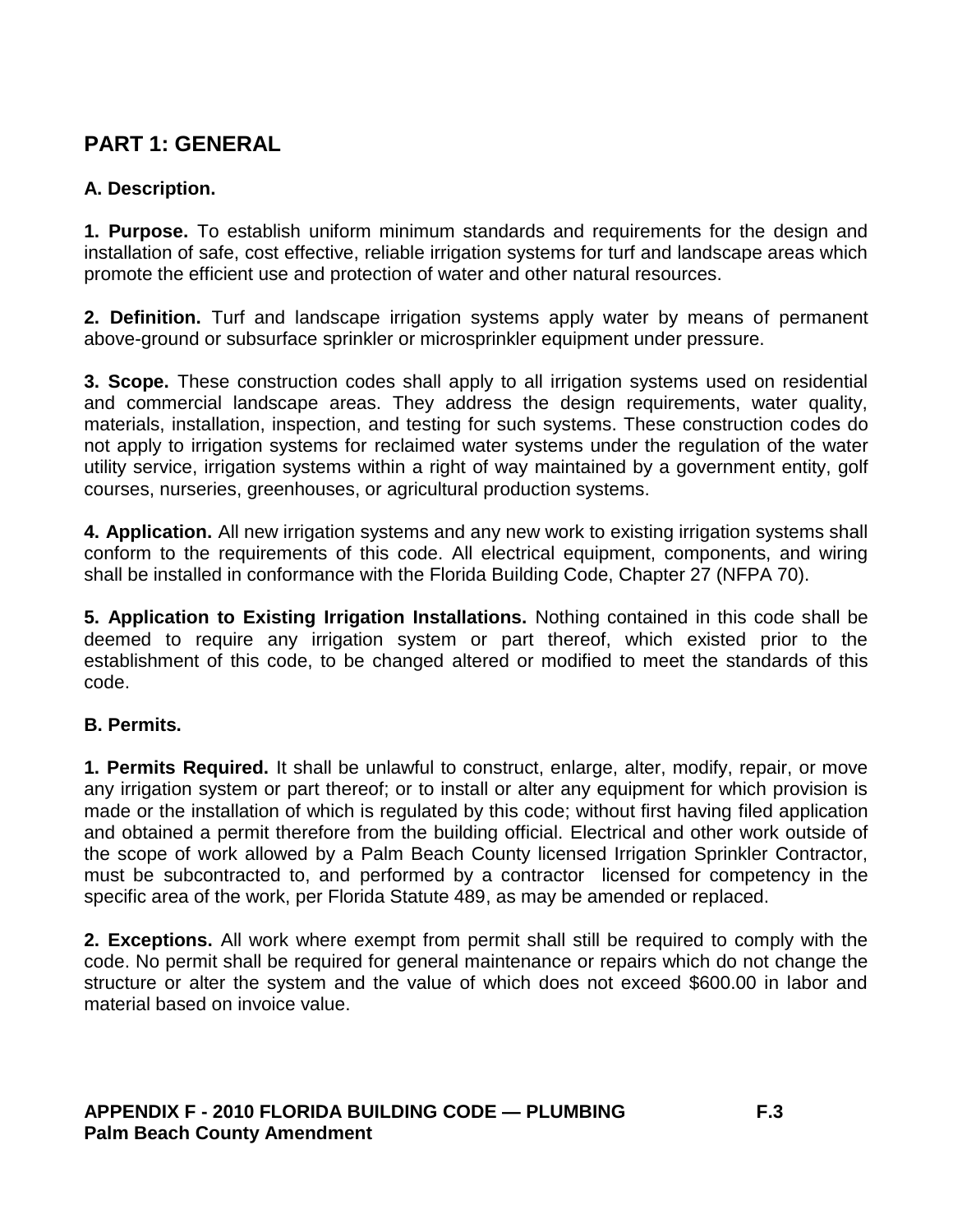## **C. Preconstruction Submittals.**

## **1. Plans or Drawings.**

- **a. Single-Family Residence.** Provide design drawings or shop drawings, where required, for the installation prior to start of construction. Design drawings shall be clearly readable, to reasonable scale, show the entire site to be irrigated, and include all improvements. Drawings can be prepared by a properly licensed qualified contractor.
- **b. Commercial, Industrial, Municipal and Multiple-Family.** Provide professionally designed drawings prior to start of construction. Design drawings shall be clearly readable, to reasonable scale, show the entire site to be irrigated, including all improvements, and shall include, but not be limited to: date, scale, revisions, legend, specifications which list all aspects of equipment and assembly thereof, water source, water meter and/or point of connection, backflow prevention devices, pump station size, pump station location, design operating pressure and flow rate per zone, locations of pipe, controllers, valves, sprinklers, sleeves, gate valves, electrical details, etc. The plans and specifications shall be prepared in accordance with Section 106 of the *Florida Building Code, Building*.
- **c.** The sprinkler layout may be modified to adjust for field conditions, provided it complies with Part VI, Section B. subsection 1 Sprinkler layout and spacing. Prior to final inspection, the contractor shall submit a letter or as-built drawing that reflects the modifications to the authority with jurisdiction.

## **D. Definitions.**

**ABS Pipe:** Acrylonitrile-butadiene-styrene black, semi-rigid, plastic pipe extruded to IPS. ABS pipe is in limited use in present day irrigation systems. Solvent weld fittings are used with this pipe (see ASTM D 1788).

**Air Release Valve:** A valve which will automatically release to the atmosphere accumulated small pockets of air from a pressurized pipeline. A small orifice is used to release air at low flow rates. Air release valves are normally required at all summits of mainline and submain pipelines in an irrigation system.

**Anti-Siphon Device:** A safety device used to prevent back-flow of irrigation water to the water source by back-siphonage.

**Application Rate:** The average rate at which water is applied by an irrigation system, sometimes also called precipitation rate. Units are typically inches/hr or mm/hr.

**Arc:** The angle of coverage of a sprinkler in degrees from one side of throw to the other. A 90 degree arc would be a quarter-circle sprinkler.

**Atmospheric Vacuum Breaker:** An anti-siphon device which uses a floating seat to direct water flow. Water draining back from irrigation lines is directed to the atmosphere to protect the potable water supply.

**APPENDIX F - 2010 FLORIDA BUILDING CODE — PLUMBING F.4 Palm Beach County Amendments**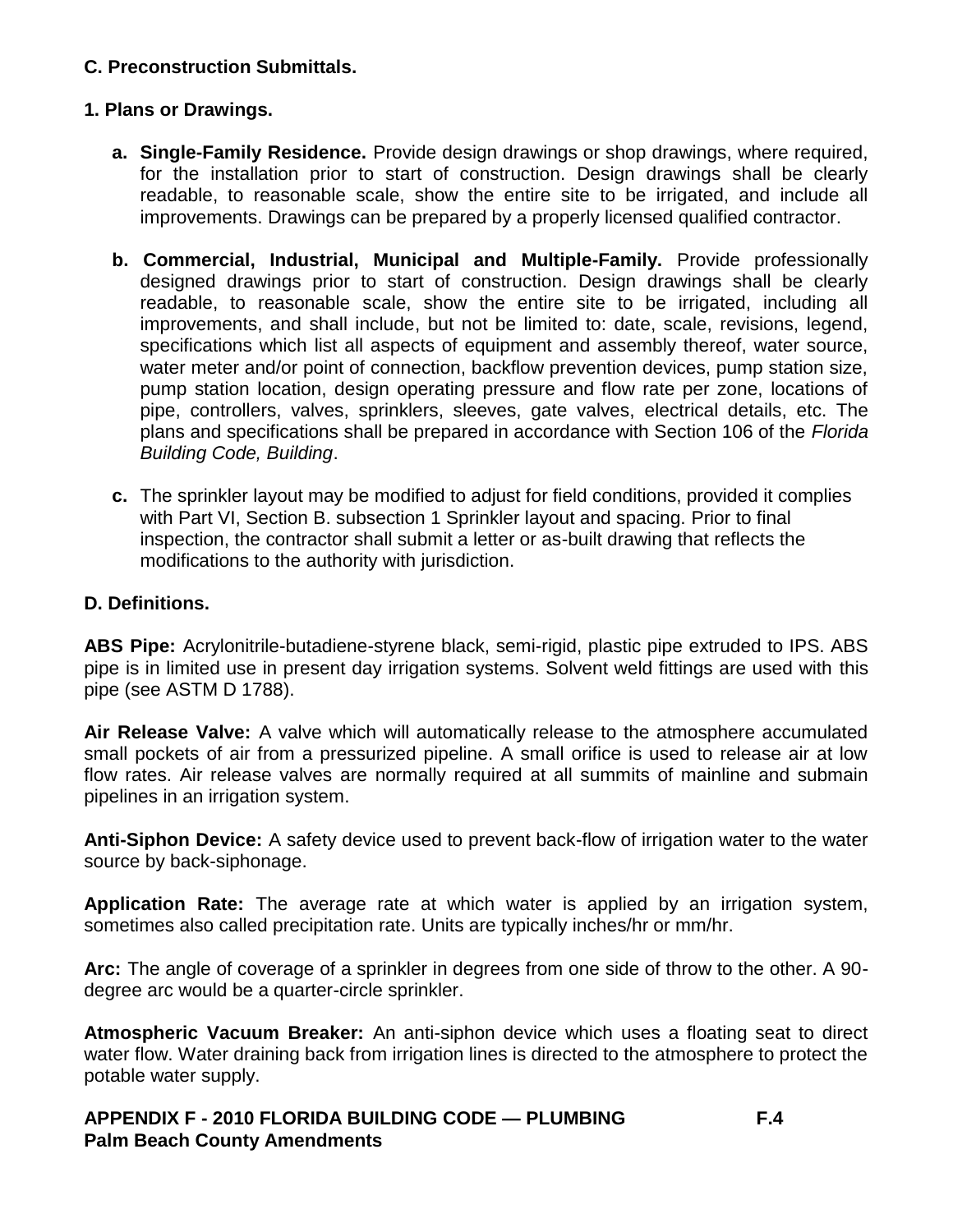**Automatic Control Valve:** A valve in a sprinkler system which is activated by an automatic controller by way of hydraulic or electrical control lines and controls a single device or multiple devices.

**Automatic System:** An irrigation system which operates following a preset program entered into an automatic controller.

**Backflow Prevention Device:** An approved safety device used to prevent pollution or contamination of the irrigation water supply due to backflow from the irrigation system.

**Belled (Pipe):** Pipe which is enlarged at one end so that the spigot end of another length of pipe can be inserted into it during the assembly of a pipeline.

**Block (of sprinklers):** A group of sprinklers controlled by one valve. Also called zones or subunits.

**Block System:** An irrigation system in which several groups of sprinklers are controlled by one valve for each group.

**Bubbler Irrigation:** The application of water to the soil surface or a container as a small stream or fountain. Bubbler emitter discharge rates are greater than the 0.5 to 2 gph characteristic of drip emitters, but generally less than 60 gph.

**Check Valve:** A valve which permits water to flow in one direction only.

**Chemical Water Treatment:** The addition of chemicals to water to make it acceptable for use in irrigation systems.

**Chemigation:** The application of water soluble chemicals by mixing or injecting with the water applied through an irrigation system.

**Contractor:** Any person who engages in the fabrication and installation of any type of irrigation system on a contractual basis in accordance with all stipulations receiving his or her compensation.

**Control Lines:** Hydraulic or electrical lines which carry signals (to open and close the valves) from the controller to the automatic valves.

**Controller:** The timing mechanism and its mounting box. The controller signals the automatic valves to open and close on a pre-set program or based on sensor readings.

**Coverage:** Refers to the way water is applied to an area.

**Cycle:** Refers to one complete run of a controller through all programmed controller stations.

**Demand (or irrigation demand):** Refers to the irrigation requirements of the irrigated area. Demand primarily depends on the type of crop, stage of growth, and climatic factors.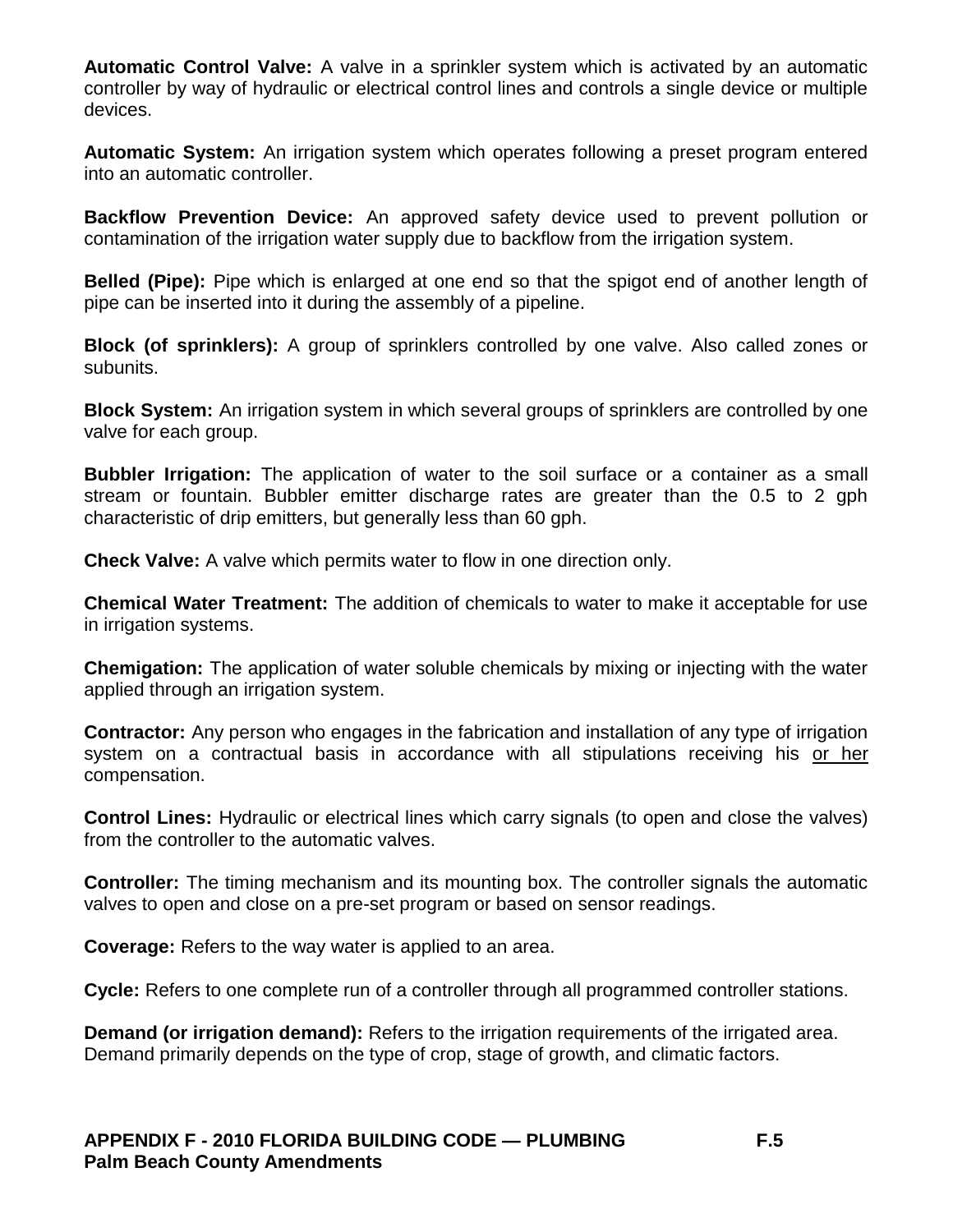**Design Area:** The specific land area to which water is to be applied by an irrigation system.

**Design Emission Uniformity:** An estimate of the uniformity of water application with an irrigation system.

**Design Area:** The specific land area to which water is to be applied by an irrigation system.

**Design Emission Uniformity:** An estimate of the uniformity of water application with an irrigation system.

**Design Pressure:** The pressure at which the irrigation system or certain components are designed to operate. The irrigation system design pressure is that measured at the pump discharge or entrance to the system if there is no pump, and a zone design pressure is the average operating pressure of all emitters within that zone.

**Direct Burial Wire:** Plastic-coated single-strand copper wire for use as control line for electric valves, and listed by a nationally recognized testing lab for the intended use.

**Discharge Rate:** The instantaneous flow rate of an individual sprinkler, emitter, or other water emitting device, or a unit length of line-source micro irrigation tubing. Also, the flow rate from a pumping system.

**Double Check Valve:** An approved assembly of two single, independently-acting check valves with test ports to permit independent testing of each check valve.

**Drain Valve:** A valve used to drain water from a line. The valve may be manually or automatically operated.

**Drip Irrigation:** The precise low-rate application of water to or beneath the soil surface near or directly into the plant root zone. Applications normally occur as small streams, discrete or continuous drops, in the range of 0.5 to 2.0 gph.

**Effluent water:** Also referred to as reclaimed or gray water is wastewater which has been treated per *Florida Statute*, §403.086, as may be amended or replaced, and is suitable for use as a water supply for irrigation systems.

**Emitters:** Devices which are used to control the discharge of irrigation water from lateral pipes. This term is primarily used to refer to the low flow rate devices used in micro irrigation systems.

**Fertigation:** The application of soluble fertilizers with the water applied through an irrigation system.

**Filtration System:** The assembly of physical components used to remove suspended solids from irrigation water. These include both pressure and gravity type devices, such as settling basins, screens, media filters, and centrifugal force units (vortex sand separators).

**Flexible Swing Joint:** A flexible connection between the lateral pipe and the sprinkler which allows the sprinkler to move when force is applied to it.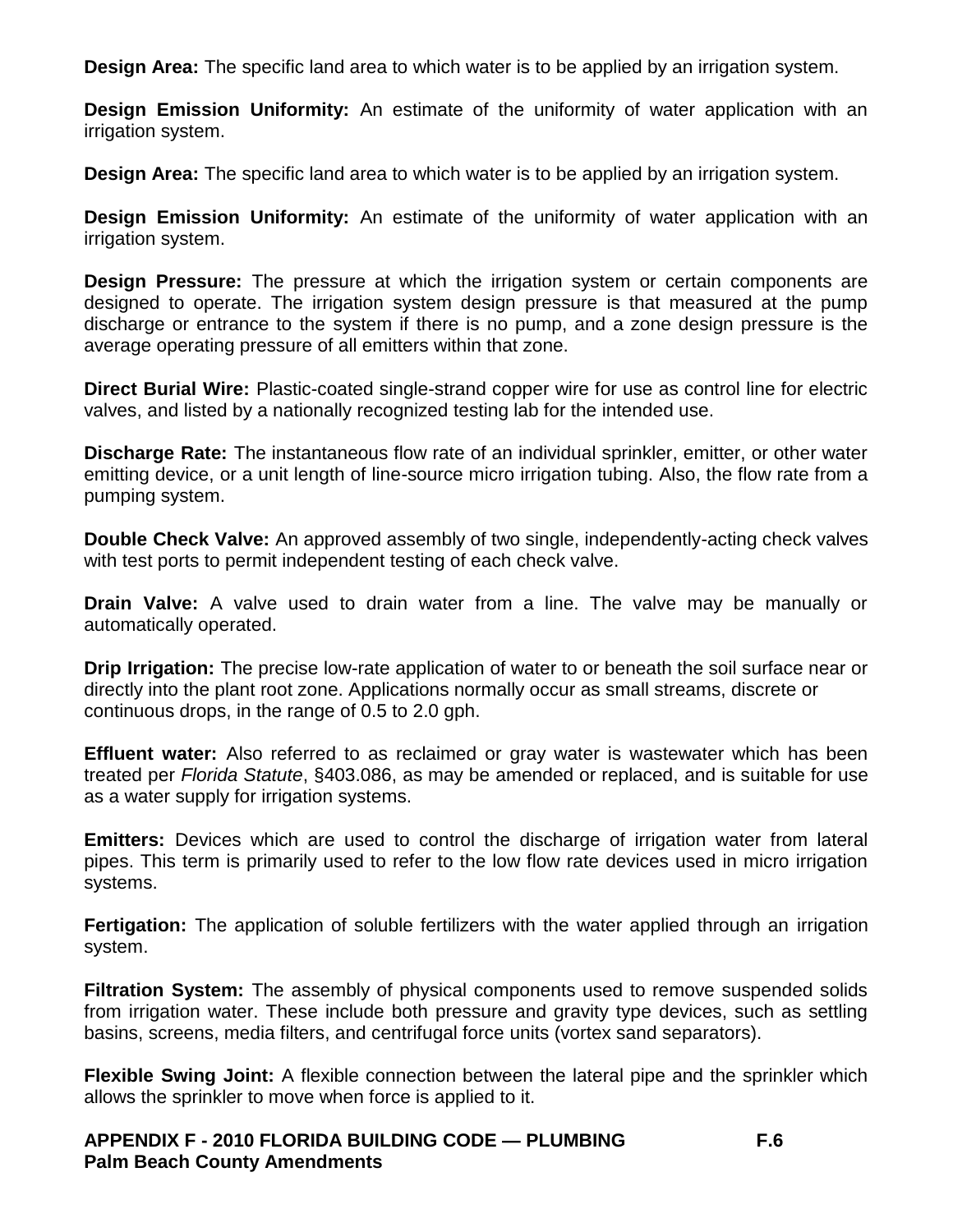**Flow Meters:** Devices used to measure the volume of flow of water (typically in gallons), or flow rates (typically in gpm), and to provide data on system usage.

**Gauge (Wire):** Standard specification for wire size. The larger the gauge number, the smaller the wire diameter, following the standard of the American Wire Gauge.

**Head:** A sprinkler head. Sometimes used interchangeably with and in conjunction with "Sprinkler."

**Infiltration Rate:** The rate of water flow across the surface of the soil and into the soil profile. Units are usually inches/hr.

**Irrigation:** Application of water by artificial means, that is, means other than natural precipitation. Irrigation is practiced to supply crop water requirements, leach salts, apply chemicals, and for environmental control including crop cooling and freeze protection.

**Irrigation Water Requirement or Irrigation Requirement:** The quantity of water that is required for crop production, exclusive of effective rainfall.

Landscape: Refers to any and all areas which are ornamentally planted, including but not limited to turf, ground covers, flowers, shrubs, trees, and similar plant materials as opposed to agricultural crops grown and harvested for monetary return.

**Lateral:** The water delivery pipeline that supplies water to the emitters or sprinklers from a manifold or header pipeline downstream of the control valve.

**Line-Source Emitters:** Lateral pipelines which are porous or contain closely-spaced perforations so that water is discharged as a continuous band or in overlapping patterns rather than discrete widely-spaced points along the pipeline length.

**Looped System:** A piping system which allows more than one path for water to flow from the supply to the emitters or sprinklers.

**Mainline:** A pipeline which carries water from the control station to submains or to manifolds or header pipelines of the water distribution system.

**Manifold:** The water delivery pipeline that conveys water from the main or submain pipelines to the laterals. Also sometimes called a header pipeline.

**Manual System:** A system in which control valves are manually operated rather than operated by automatic controls.

**Meter Box:** A concrete or plastic box buried flush to grade which houses flow (water) meters or other components.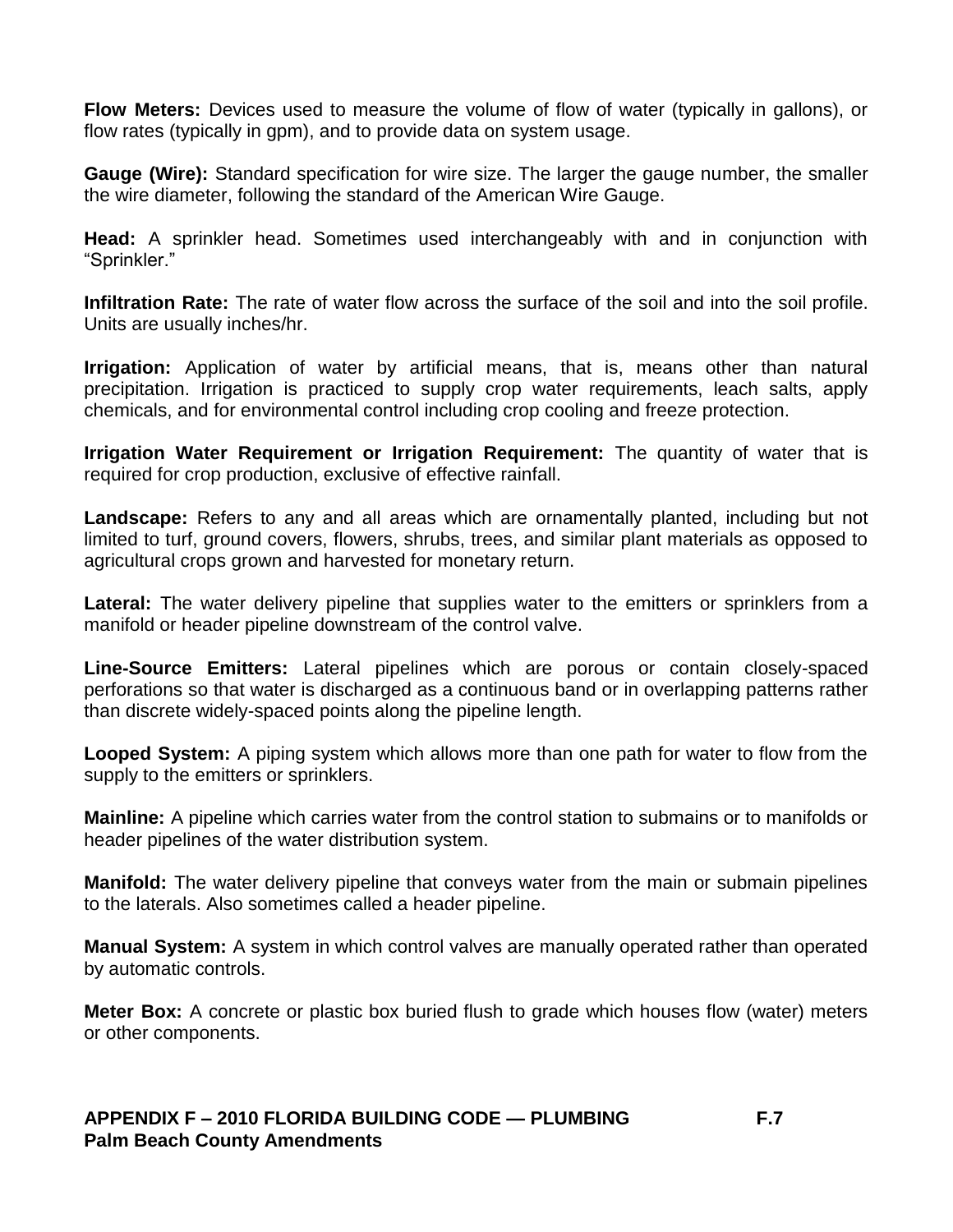**Overlap:** The amount one sprinkler pattern overlaps another one when installed in a pattern. Expressed as a percentage of the diameter of coverage.

**PE Pipe.** Flexible polyethylene pipe for use in irrigation systems, normally manufactured with carbon black for resistance to degradation by ultraviolet radiation.

**Potable Water:** Water which is suitable in quality for human consumption and meets the requirements of the Health Authority having jurisdiction.

**Pressure Relief Valve:** A valve which will open and discharge to atmosphere when the pressure in a pipeline or pressure vessel exceeds a pre-set point to relieve the high-pressure condition.

**Pressure Vacuum Breaker:** A backflow prevention device which includes a spring-loaded check valve and a spring-loaded vacuum breaker to prevent the backflow of irrigation system water to the water source.

**Pumping Station:** The pump or pumps that provide water to an irrigation system, together with all of the necessary accessories such as bases or foundations, sumps, screens, valves, motor controls, safety devices, electrical wiring and components, shelters and fences.

**PVC Pipe:** Polyvinyl chloride plastic pipe made in standard thermoplastic pipe dimension ratios and pressure rated for water. Manufactured in accordance with AWWA C-900 or ASTM D-2241.

**Rain Shut off Device:** A calibrated device that is designed to detect rainfall and override the irrigation cycle of the sprinkler system when a predetermined amount of rain fall has occurred.

**Riser:** A threaded pipe to which sprinklers or other emitters are attached for above-ground placement.

**Sleeve:** A pipe used to enclose other pipes, wire, or tubing; usually under pavement, sidewalks, or planters.

**Spacing:** The distance between sprinklers or other emitters.

**Spray Irrigation:** The micro irrigation application of water to the soil or plant surface by low flow rate sprays or mists.

**Sprinkler:** The sprinkler head. Sometimes called "Head."

**Supply (Water Source):** The origin of the water used in the irrigation system.

**Swing Joint:** A ridged connection between the lateral pipe and the sprinkler, utilizing multiple ells and nipples, which allows the sprinkler to move when force is applied to it.

**Tubing:** Generally used to refer to flexible plastic hydraulic control lines which are usually constructed of PE or PVC, and listed for the intended use.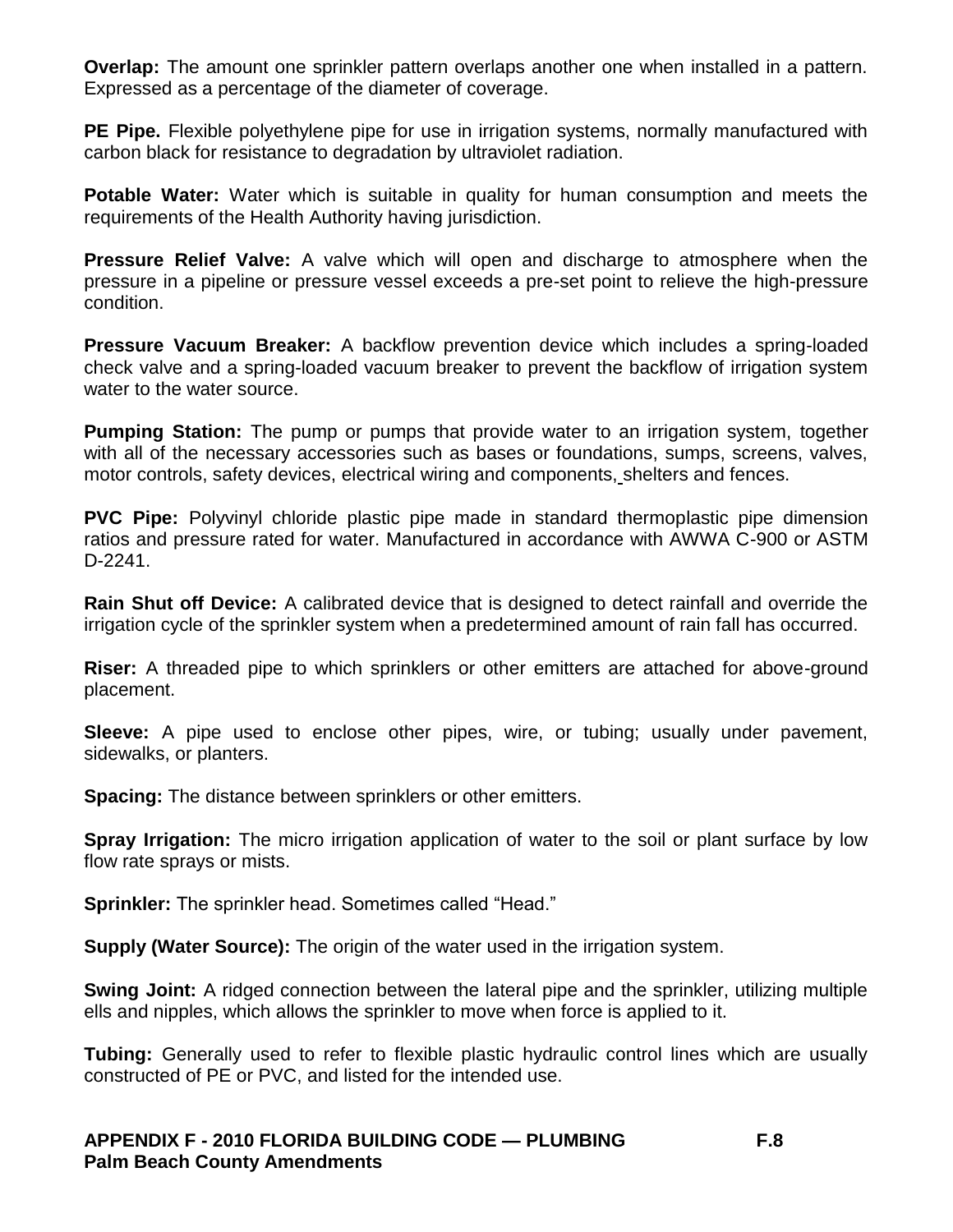## **PART II — DESIGN CRITERIA**

**A. Design Defined.** Within the scope of this code, irrigation system design is defined as the science and art of properly selecting and applying all components within the system.

## **B. Water Supply.**

1. The water source shall be adequate from the standpoint of volume, flow rate, pressure, and quality to meet the irrigation requirements of the area to be irrigated, as well as other demands, if any, both at the time the system is designed and for the expected life of the system.

2. If the water source is effluent, it shall meet the advanced waste treatment standard as set forth in Florida Statute §403.086(4), as may be amended or replaced, as well as any other standard as set forth by the controlling governmental agency.

**C. Application Uniformity.** Irrigation application uniformity describes how evenly water is distributed within an irrigation zone. Irrigation system uniformity is the uniformity coefficient. Use application rates which avoid runoff and permit uniform water infiltration into the soil. Land slope, soil hydraulic properties, vegetative ground cover, and prevailing winds will be considered when application rates are specified. Sprinkler irrigation systems should be designed with the appropriate uniformity for the type of plant being grown and the type of soil found in that area. The general watering of different types of plants as one group without regard to their individual water requirements is to be avoided if at all possible. Different types of sprinklers with different application rates, i.e., spray heads vs. rotor heads, shall not be combined on the same zone or circuit.

**D. System Zoning.** The irrigation system should be divided into zones based on consideration of the following:

- 1. Available flow rate.
- 2. Cultural use of the area.
- 3. Type of vegetation irrigated, i.e., turf, shrubs, native plants, etc.
- 4. Type of sprinkler, i.e., sprinklers with matching precipitation rates.
- 5. Soil characteristics.

**E. Sprinkler/Emitter Spacing and Selection.** Sprinkler/Emitter spacing will be determined considering the irrigation requirements, hydraulic characteristics of the soil and device, and water quality with its effect on plant growth, sidewalks, buildings, and public access areas. When using square spacing sprinklers should not be spaced farther apart than 55 percent of their manufacturer-specified diameters of coverage for prevailing wind speeds of 5 miles per hour (mph) or less. Spacing should not exceed 50 percent of sprinkler diameters of coverage

### **APPENDIX F - 2010 FLORIDA BUILDING CODE — PLUMBING F.9 Palm Beach County Amendments**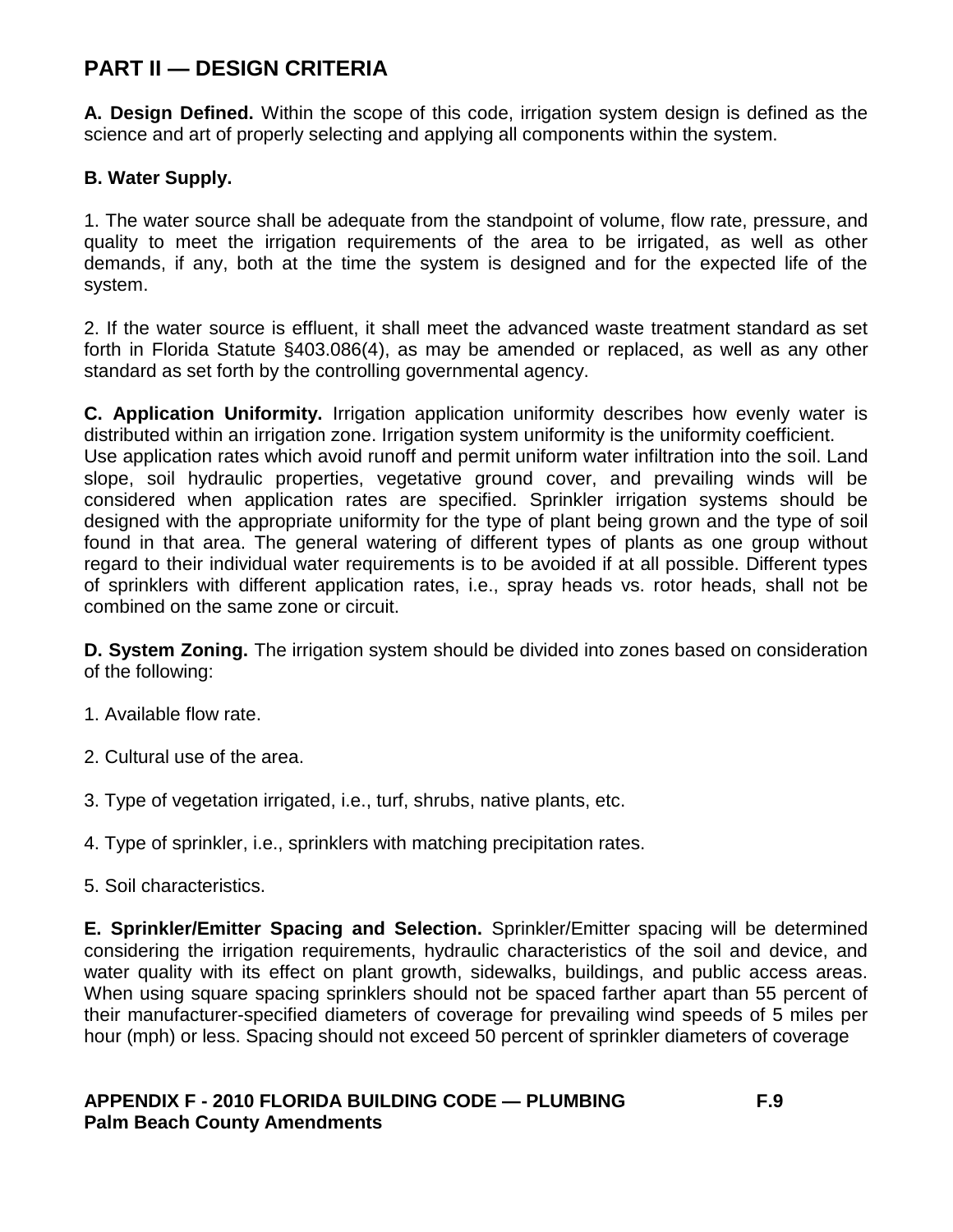for wind speeds of 5 to 10 mph, and 45 percent for prevailing wind speeds greater than 10 mph. When using triangular spacing the above overlap percentages can be reduced by five percent. Water conservation, will be emphasized by minimizing irrigation of non-vegetated areas. Micro- irrigation systems should be designed using the Emission Uniformity concept. Space micro-irrigation emitters to wet 100 percent of the root zone in turf areas and 50 percent of the root zone for shrubs and trees.

**F. Pipelines.** Pipelines will be sized to limit pressure variations so that the working pressure at all points in the irrigation system will be in the range required for uniform water application. Velocities shall not exceed 5 feet (1524 mm) per second.

### **G. Wells.**

1. Well diameters and depths are to be sized to correspond to the irrigation system demand. Refer to SCS Code FL-642 and local water management district regulations

2. Well location and depth shall be in compliance with applicable state, water management district and local codes.

#### **H. Pumps.**

1. Pump and motor combinations shall be capable of satisfying the total system demand without invading the service factor of the motor except during start-up and between zones.

2. Pumps shall be positioned with respect to the water surface in order to ensure that the net positive suction head required (NPSHr) for proper pump operation is achieved.

3. The pumping system shall be protected against the effects of the interruption of water flow.

## **I. Control Valves.**

1. Control valve size shall be based on the flow rate through the valve. Friction loss through the valve an approved air gap separation or a reduced pressure should not exceed 10 percent of the static mainline head.

2. Control systems using hydraulic communication between controller and valve(s) shall comply with the manufacturer's recommendations for maximum distance between controller and valve, both horizontally and vertically (elevation change).

3. The size of the electrical control wire shall be in accordance with the valve manufacturer's specifications based on the solenoid in-rush amperage and the circuit length, considering the number of solenoids operating on the circuit. Minimum of # 14 AWG single strand control wire shall be used on all systems, except individual, single lot residential systems.

4. Locate manually operated control valves so that they can be operated without wetting the operator.

### **APPENDIX F - 2010 FLORIDA BUILDING CODE — PLUMBING F.10 Palm Beach County Amendments**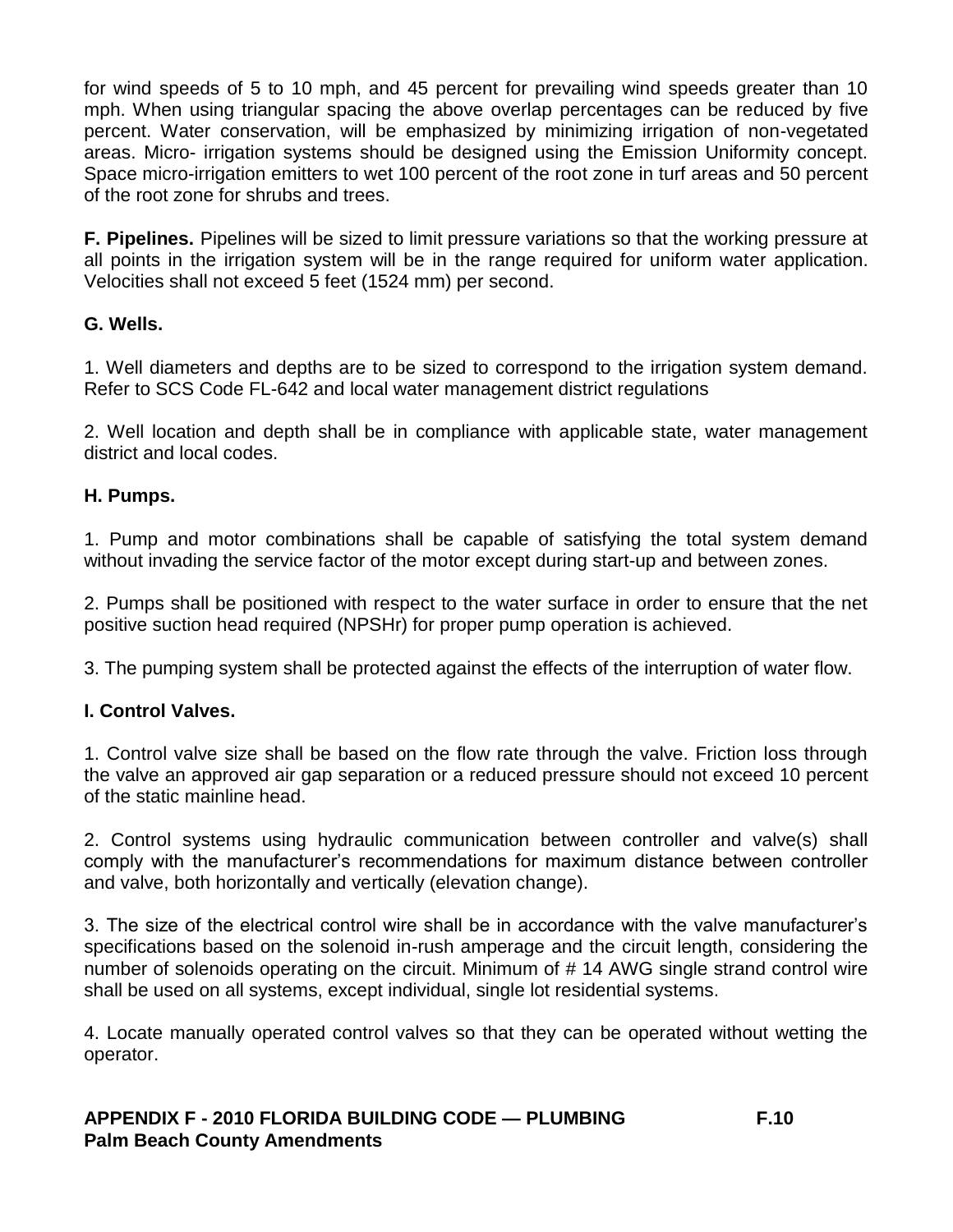**J. Automatic Irrigation Controller.** Automatic irrigation controllers shall be listed by a nationally recognized testing lab, and have an adequate number of stations and power output per station to accommodate the irrigation system design. The controller shall have a rain shut off device incorporated in it, to override the irrigation cycle when adequate rainfall has occurred, as required by *Florida Statutes*, Chapter 373.62, as may be amended or replaced.

### **K. Chemical Injection.**

1. Chemical injection systems for the injection of fertilizer, pesticides, rust inhibitors, or any other injected substance will be located and sized according to the manufacturers' recommendations.

2. Injection systems will be located downstream of the applicable backflow prevention devices as required by *Florida Statutes*, Chapter 487, as may be amended or replaced; the Environmental Protection Agency (EPA); Pesticide Regulation Notice 87-1; or other applicable codes.

3. If an irrigation water supply is also used for human consumption, an air gap separation or an approved reduced pressure principal backflow prevention device is required.

**L. Backflow Prevention Methods.** Provide backflow prevention assemblies at all cross connections with all water supplies in accordance with county, municipal, or other applicable codes to determine acceptable backflow prevention assembly types and installation procedures for a given application. In the event of conflicting regulation provide the assembly type which gives the highest degree of protection.

1. Irrigation systems into which chemicals are injected shall conform to Florida state law (*Florida Statutes* Chapter 487, as may be amended or replaced) and Environmental Protection Agency Pesticide Regulation Notice 87-1, which requires backflow prevention regulations to be printed on the chemical label.

2. For municipal water supplies, chemical injection equipment must be separated from the water supply by an approved air gap separation or a reduced pressure principle assembly that is approved by the Foundation for CCC and the Hydraulic Research Institute. The equipment must also comply with ASSE 1013 to protect the water supply from back-siphonage and backpressure.

3. For other water supplies, Florida State law, EPA regulations, or other applicable local codes must be followed. In the absence of legal guidelines at least a PVB should be used.

## **PART III — STANDARDS**

#### **1. American Society of Agricultural Engineers (ASAE) Standards:**

- **ASAE S330.1:** Procedure for sprinkler distribution testing for research purposes.
- **ASAE S376.1:** Design, installation, and performance of underground thermoplastic irrigation pipelines.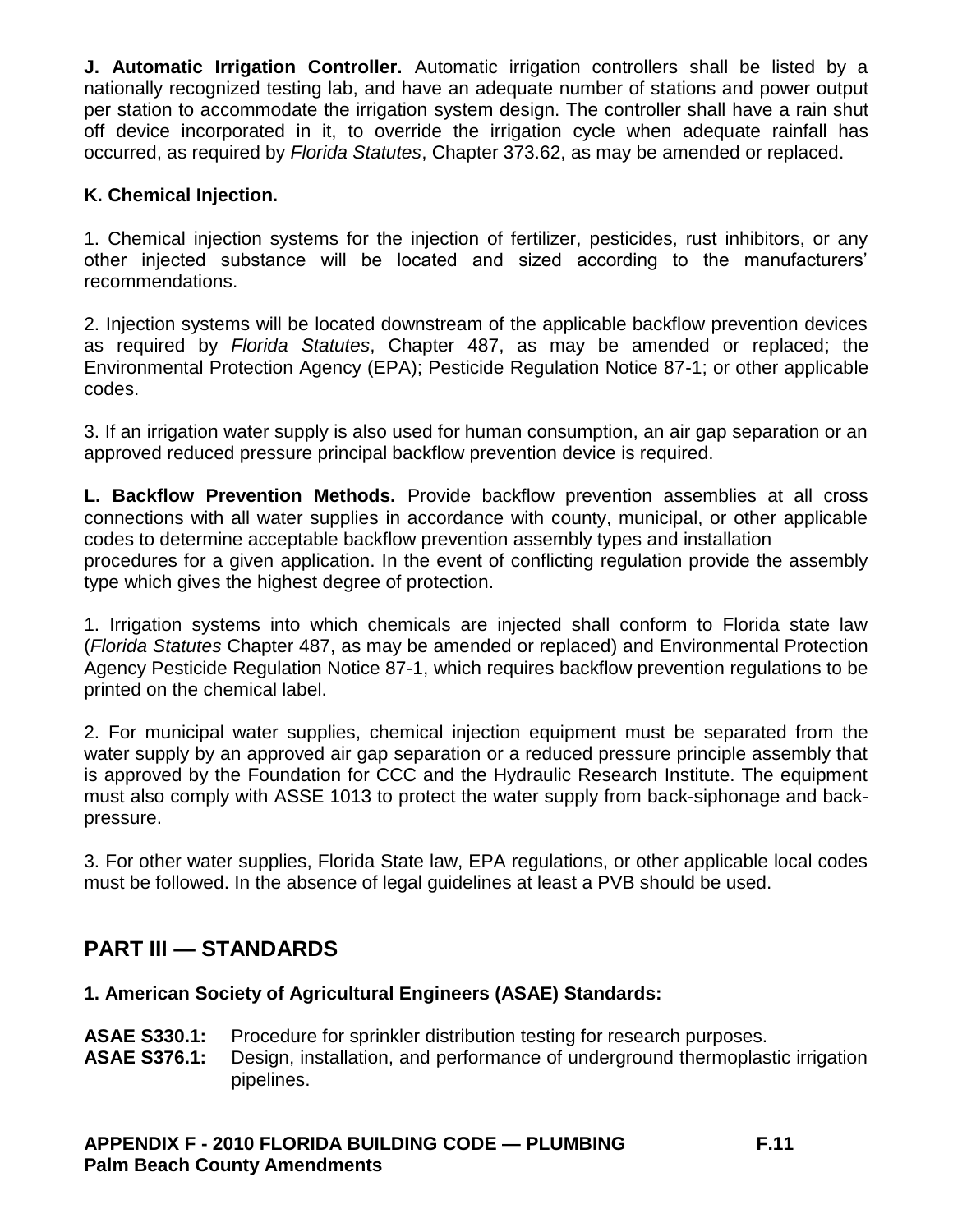- **ASAE S397.1:** Electrical service and equipment for irrigation.
- **ASAE S435:** Drip/Trickle Polyethylene Pipe used for irrigation laterals.
- **ASAE S398.1:** Procedure for sprinkler testing and performance reporting.
- **ASAES339:** Uniform classification for water hardness.
- **ASAE S394:** Specifications for irrigation hose and couplings used with self-propelled, hose-drag agricultural irrigation system.
- **ASAE EP400.1:** Designing and constructing irrigation wells.
- **ASAE EP405:** Design, installation, and performance of trickle irrigation systems.
- **ASAE EP409:** Safety devices for applying liquid chemicals through irrigation systems.

#### **2. ASTM International Standards:**

- **ASTM D 2241:** Poly (Vinyl Chloride) (PVC) Plastic pipe (SDR-PR).
- **ASTM D 2239:** Specification for polyethylene (PE) plastic pipe (SDR-PR).
- **ASTM D 2466:** Specification for socket-type poly (vinyl chloride) (PVC) and chlorinated poly (vinyl chloride) (CPVC) plastic pipe fittings, Schedule 40.
- **ASTM D 2855:** Standard recommended practice for making solvent cemented joints with polyvinyl chloride pipe and fittings.
- **ASTM D 3139:** Specification for joints for plastic pressure pipes using flexible elastomeric seals.
- **ASTM F 477:** Specification for elastometic seals (gaskets for joining plastic pipe).

### **3. American Water Works Association (AWWA) Standards:**

**AWWAC-900:** PVC Pipe Standards and Specifications

## **4. American Society of Sanitary Engineers (ASSE) Standards:**

- **ASSE #1001:** Pipe applied atmospheric type vacuum breakers.
- **ASSE #1013:** Reduced pressure principle backflow preventers.
- **ASSE #1015:** Double check valve type back pressure backflow preventers.
- **ASSE #1020:** Vacuum breakers, anti-siphon, pressure type.
- **ASSE #1024:** Dual check valve type backflow preventers.
- **5. Hydraulic Institute Standards, 14th Edition**

## **6. Standards and Specifications For Turf and Landscape Irrigation Systems Florida Irrigation Society (FIS) Standards**

- **7. Soil Conservation Service (SCS) Field Office Technical Guide, Section IV-A - Cropland Codes:**
- **SCS Code 430-DD:** Irrigation water conveyance, under-ground, plastic pipeline.
- **SCS Code 430-EE:** Irrigation water conveyance. Low pressure, underground, plastic pipeline.
- **SCS Code 430-FF:** Irrigation water conveyance, steel pipeline.<br>**SOS Code 441-1:** Irrigation system, trickle.
- **Irrigation system, trickle.**
- **SCS Code 442:** Irrigation system sprinkler.
- **SCS Code 449:** Irrigation water management.
- **SCS Code 533:** Pumping plant for water control.
- **SCS Code 642:** Well.
- **APPENDIX F - 2010 FLORIDA BUILDING CODE — PLUMBING F.12 Palm Beach County Amendments**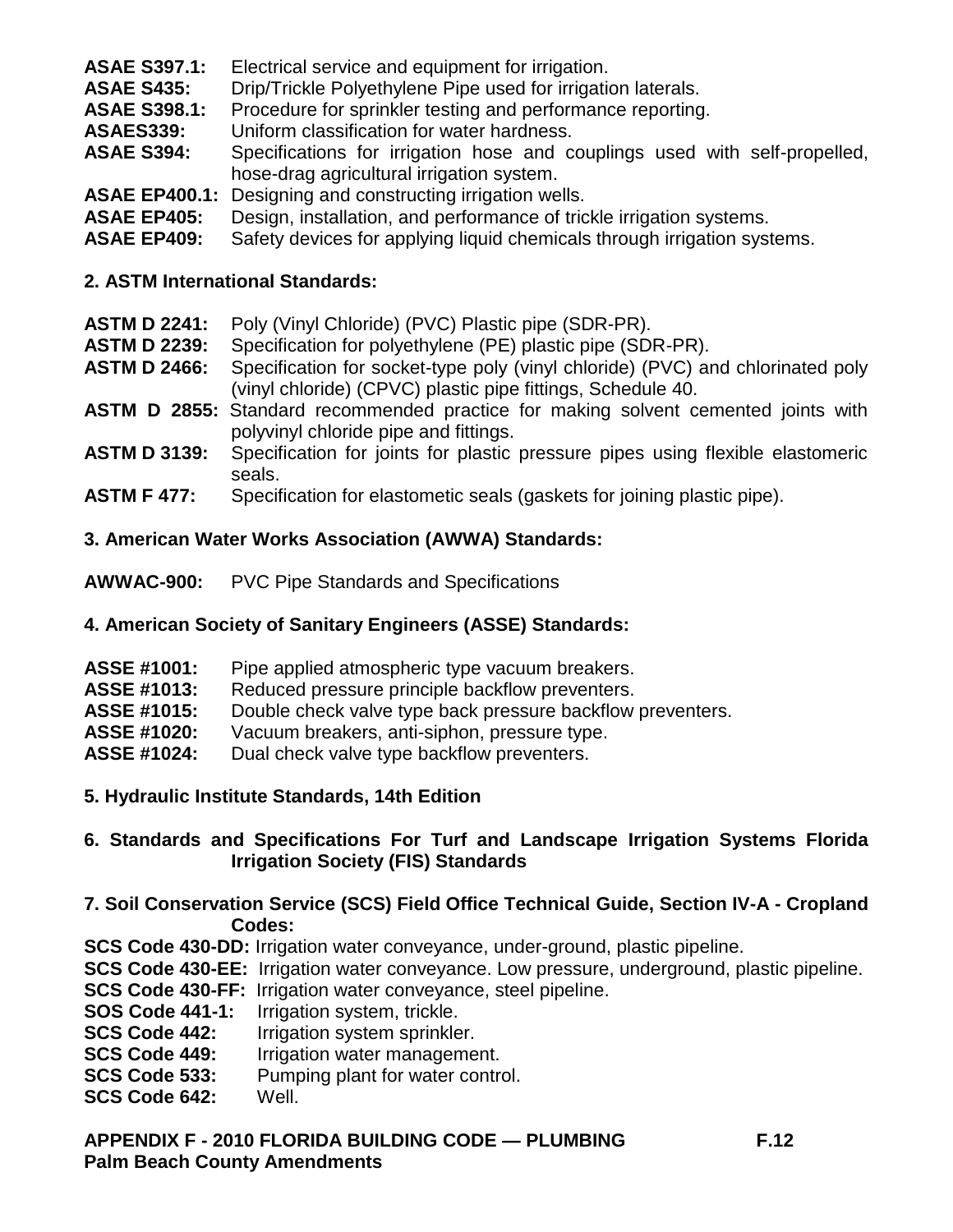## **PART IV: MATERIALS**

## **A. PVC Pipe and Fittings.**

1. PVC pipe should comply with one of the following standards ASTM D 1785, ASTM D 2241, AWWA C-900, or AWWA C-905. SDR-PR pipe shall have a minimum wall thickness as required by SDR-26. All pipe used with effluent water systems shall be designated for nonpotable use by either label or by the industry standard color purple.

2. All solvent-weld PVC fittings shall, at a minimum, meet the requirements of Schedule 40 as set forth in ASTM D 2466.

3. Threaded PVC pipe firings shall meet the requirements of Schedule 40 as set forth in ASTM D 2464.

4. PVC gasketed fittings shall conform to ASTM D 3139. Gaskets shall conform to ASTM F 477.

5. PVC flexible pipe should be pressure rated as described in ASTM D 2740 with standard outside diameters compatible with PVC IPS solvent-weld fittings.

6. PVC cement should meet ASTM D 2564. PVC cleaner-type should meet ASTM F 656.

#### **B. Ductile Iron Pipe and Fittings.**

1. Gasket fittings for iron pipe should be of materials and type compatible with the piping material being used.

#### **C. Steel Pipe and Fittings.**

1. All steel pipe shall be rated Schedule 40 or greater and be hot-dipped galvanized or black in accordance with ASTM 53.

2. Threaded fittings for steel pipe should be Schedule 40 Malleable Iron.

#### **D. Polyethylene Pipe.**

1. Flexible swing joints shall be thick-walled with a minimum pressure rating of 75 psi (517 kPa) in accordance with ASTM D 2239.

2. Low pressure polyethylene pipe for micro-irrigation systems shall conform with ASAE S-435.

3. Use fittings manufactured specifically for the type and dimensions of polyethylene pipe used.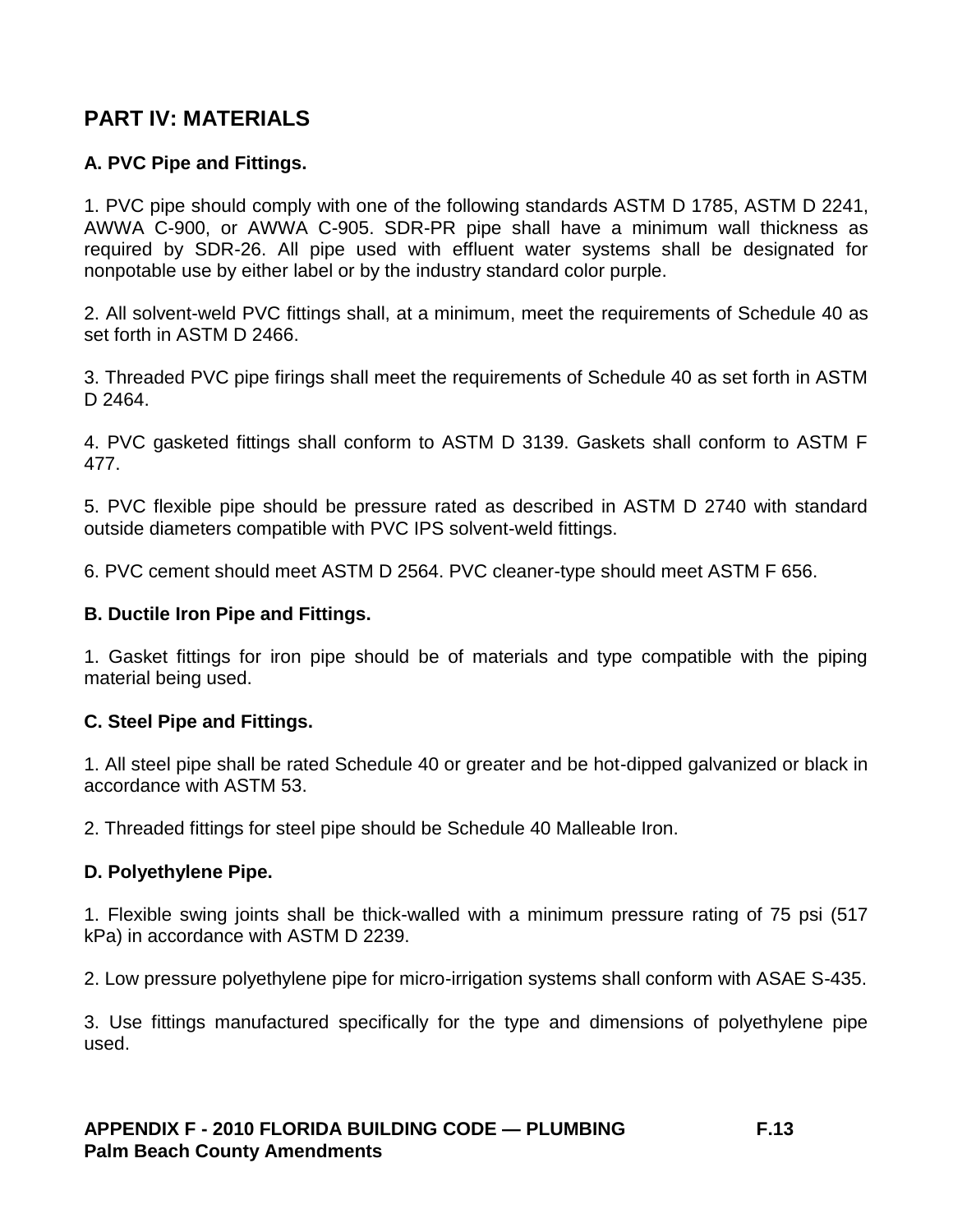## **E. Sprinklers, Spray Heads, and Emitters.**

1. Select units and nozzles in accordance with the size of the area and the type of plant material being irrigated. Sprinklers must fit the area they are intended to water without excessive overspray onto anything but the lot individual landscaped surface. Intentional direct spray onto walkways, buildings, electrical equipment, roadways, and drives is prohibited. All sprinklers used with effluent water systems shall be designated for non-potable use by either label or by the industry standard color purple.

2. Use equipment that is protected from contamination and damage by use of seals, screens, and springs where site conditions present a potential for damage.

3. Support riser-mounted sprinklers to minimize movement of the riser resulting from the action of the sprinkler.

4. Swing joints, either flexible or ridged, shall be constructed to provide a leak-free connection between the sprinkler and lateral pipeline to allow movement in any direction and to prevent equipment damage.

## **F. Valves.**

1. Valves must have a maximum working pressure rating equal to or greater than the maximum pressure of the system, but not less than 125 psi (861 kPa). This requirement may be waived for low mainline pressure systems [30 psi (207 kPa) or less]. All valves used with effluent water systems shall be designated for non-potable use by either label or by the industry standard color purple.

2. Only valves that are constructed of materials designed for use with the water and soil conditions of the installation shall be used. Valves that are constructed from materials that will not be deteriorated by chemicals, injected into the system shall be used on all chemical injection systems.

## **G. Valve Boxes.**

1. Valve boxes are to be constructed to withstand traffic loads common to the area in which they are installed. They should be sized to allow manual operation of the enclosed valves without excavation.

2. Each valve box should be permanently labeled to identify its contents. All valve boxes used with effluent water systems shall be designated for non-potable use by either label or by the industry standard color purple.

## **H. Low Voltage Wiring.**

1. All low voltage wire which is directly buried must be listed and labeled by a nationally recognized testing lab for direct burial wire, and be UL listed for wet locations, in compliance with the Florida Building Code Chapter 27(NFPA 70). All wire traveling under any hardscape or roadway must be installed within a listed and labeled pipe and sleeve.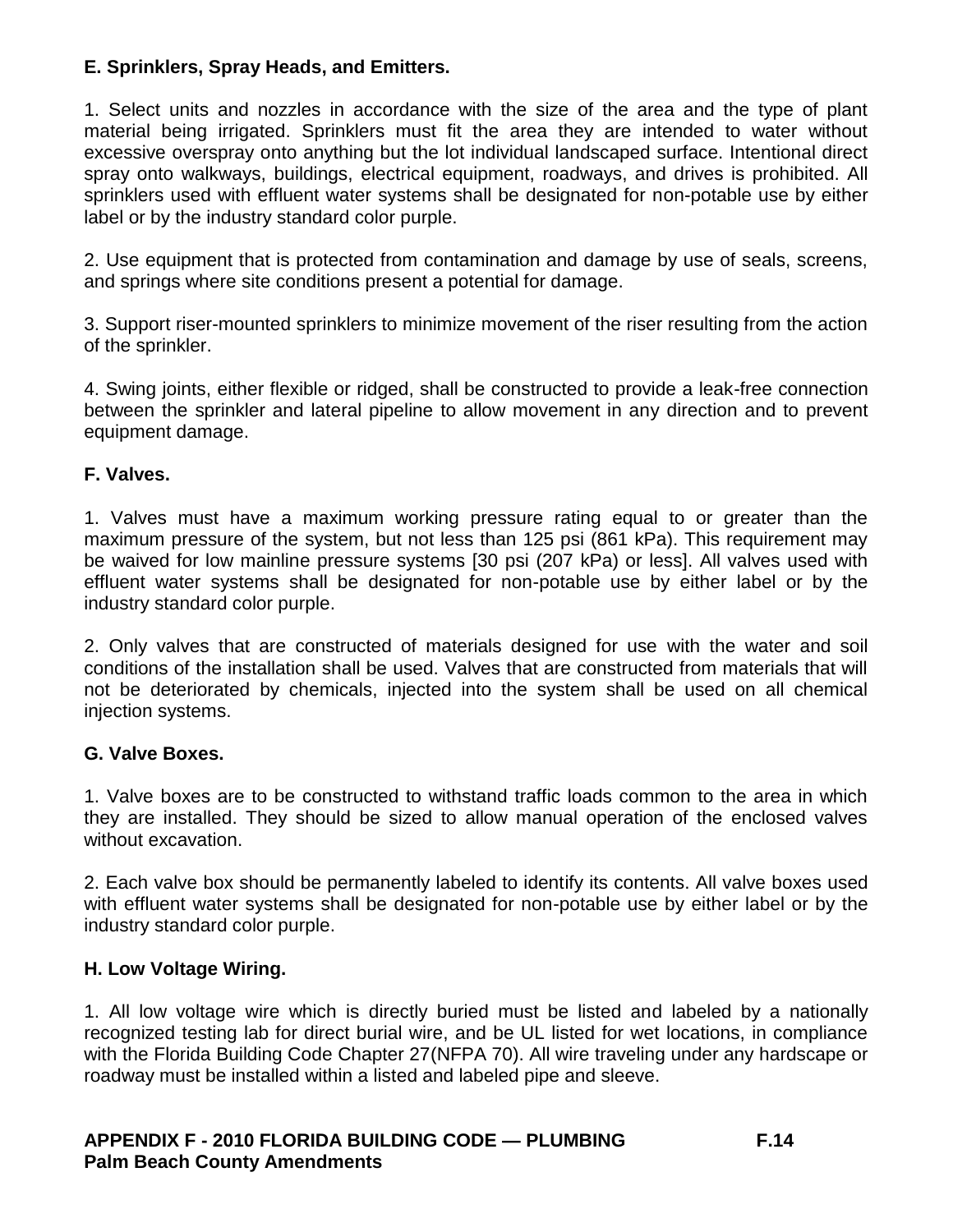2. The size of the electrical control wire shall be in accordance with the valve manufacturer's specifications, based on the solenoid in-rush current and the circuit length, considering the number of solenoids operating, on the circuit. Minimum of # 14 AWG single strand control wire shall be used on all systems, except single lot individual residential systems.

3. Connections are to be made using listed and labeled components specifically designed for direct burial. All splices shall be enclosed within a valve box, or a junction box listed and labeled for the intended use.

### **I. Irrigation Controllers.**

1. All irrigation controllers shall be listed by a nationally recognized testing lab, conform to the provisions of the Florida Building Code Chapter 27 (NFPA 70), and be properly grounded in accordance with manufacturer's recommendations. Equip solid state controls, with surge suppressors on the primary and secondary wiring, except single lot residential systems.

2. The controller housing or enclosure shall be listed for the intended use, and shall protect the controller from the hazards of the environment in which it is installed. The rain switch shall be placed on a stationary structure minimum of 5-foot (1524 mm) "clearance", horizontally or vertically from other outdoor equipment, free and clear of any tree canopy or other overhead obstructions, and above the height of the sprinkler coverage.

### **J. Pumps and Wells.**

1. Irrigation pump electrical control systems must conform to the Florida Building Code Chapter 27 (NFPA 70), and all applicable building codes.

2. The pumping system shall be protected from the hazards of the environment in which it is installed.

3. Use electric motors with a nominal horsepower rating greater than the maximum horsepower requirement of the pump during normal operation. Motor shall have a service factor of at least 115% of the maximum horsepower requirement during normal operation, and be listed for the intended use.

4. Casings for drilled wells may be steel, reinforced plastic mortar, plastic, or fiberglass pipe. Only steel pipe casings shall be used in driven wells. Steel pipe must have a wall thickness equal to or greater than Schedule 40. See SCS code FL-642. Steel casings shall be equal to or exceed requirements of ASTM A 589.

## **K. Chemical Injection Equipment.**

1. Chemical injection equipment must be constructed of materials capable of withstanding the potential corrosive effects of the chemicals being used. Equipment shall be used only for those chemicals for which it was intended as stated by the injection equipment manufacturer.

### **APPENDIX F - 2010 FLORIDA BUILDING CODE — PLUMBING F.15 Palm Beach County Amendments**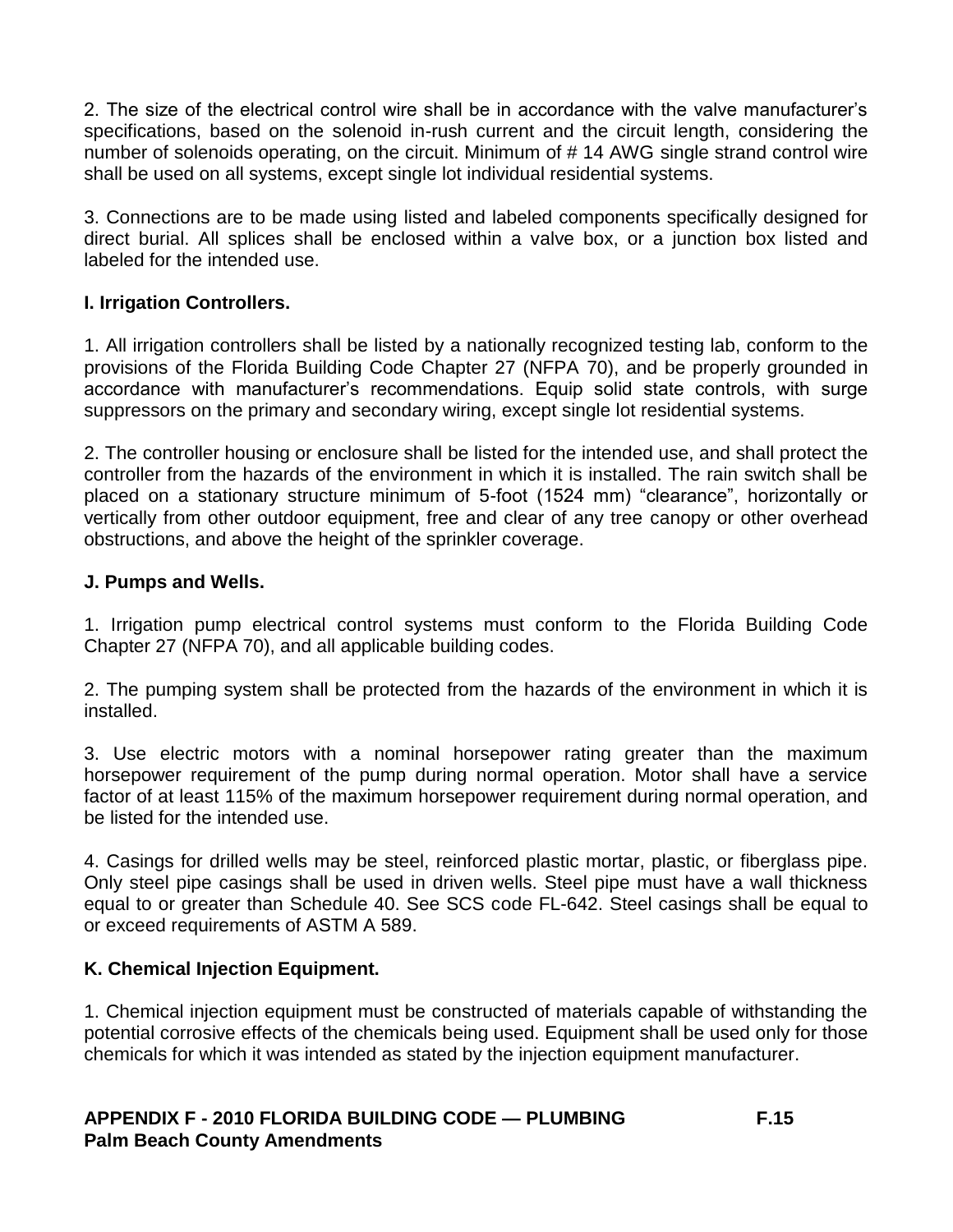### **L. Filters and Strainers.**

1. Filtration equipment and strainers constructed of materials resistant to the potential corrosive and erosive effects of the water shall be used. They shall be sized to prevent the passage of foreign material that would obstruct the sprinkler/emitter outlets in accordance with the manufacturer's recommendations.

## **PART V: INSTALLATION**

#### **A. Pipe Installation.**

1. Pipe shall be installed at sufficient depth below ground to protect it from hazards such as vehicular traffic or routine occurrences which occur in the normal use and maintenance of a property. Depths of cover shall meet or exceed SCS Code 430-DD, Water Conveyance, as follows:

*FOR ALL AREAS EXCEPT VEHICLE TRAFFIC:*  **Pipe Diameter Minimum depth of Cover ½" through 1 ½" 6" 2" through 3" 12" 4" through 6" 18" more than 6" 24"**  *VEHICLE TRAFFIC AREAS SHALL REQUIRE A MINIMUM DEPTH OF COVER OF 18".*

2. Make all pipe joints and connections according to manufacturer's recommendations. Perform all solvent-weld connections in accordance with ASTM D 2855.

3. Minimum clearances shall be maintained between irrigation lines and other utilities. In no case shall one irrigation pipe rest upon another. Co-mingling or mixing of different types of pipe assemblies shall be prohibited.

4. Thrust blocks must be used on all gasketed PVC systems. They must be formed against a solid, hand-excavated trench wall undamaged by mechanical equipment. They shall be constructed of concrete, and the space between the pipe and trench shall be filled to the height of the outside diameter of the pipe. Size thrustblocks in accordance with ASAE S-376.1.

5. The trench bottom must be uniform, free of debris, and of sufficient width to properly place pipe and support it over its entire length. Native excavated material may be used to backfill the pipe trench. However, the initial backfill material to 6" above the top of the pipe shall be free from rocks or stones larger than 1-inch in diameter. The final backfill material shall be free of rock or debris that is greater than 3" in diameter. At the time of placement, the moisture content of the material shall be such that the required degree of compaction can be obtained with the backfill method to be used. Blocking or mounding shall not be used to bring the pipe to final grade.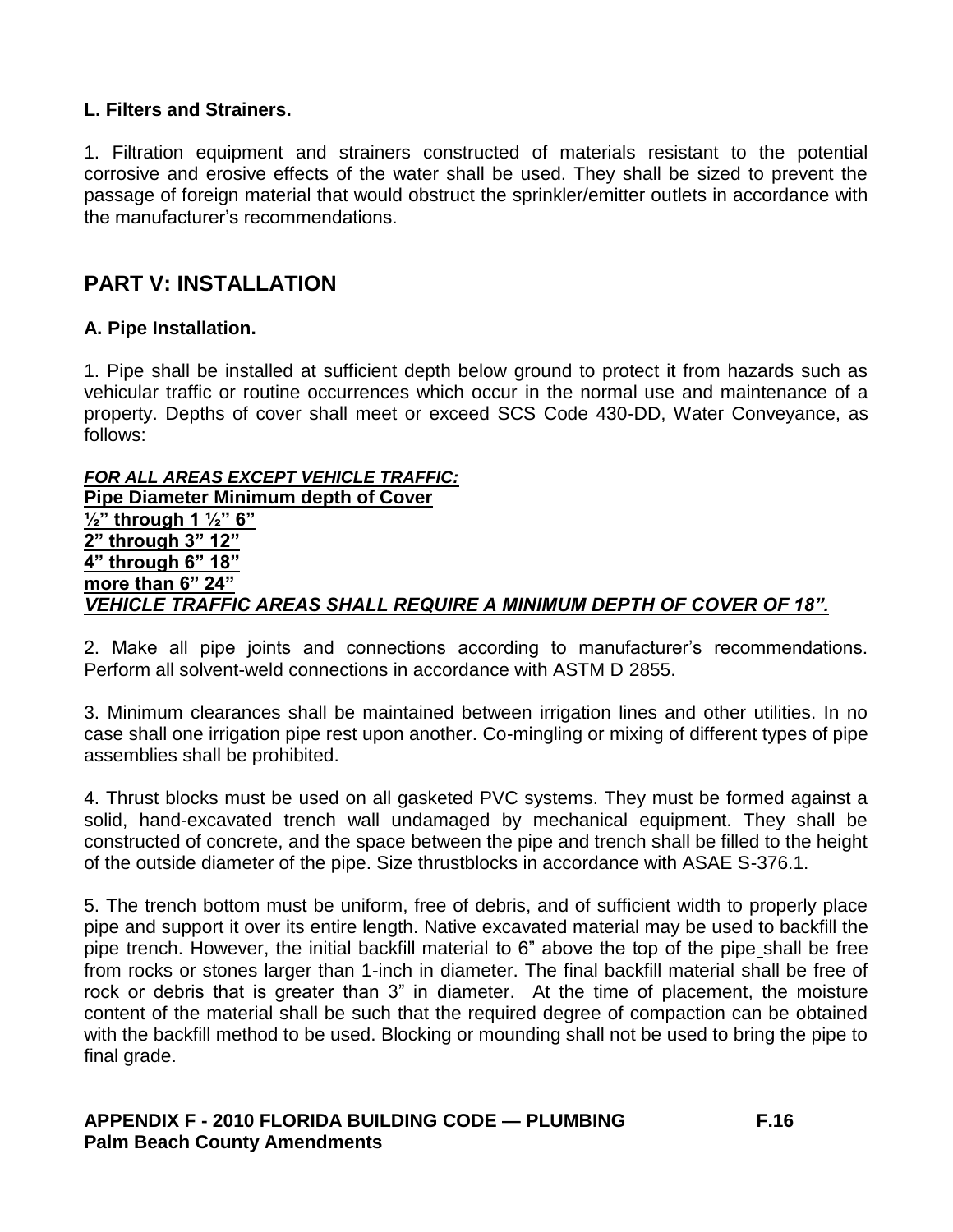6. Pipe sleeves must be used to protect pipes or wires installed under pavement or roadways or when position of irrigation pipes or wires conflict with pipes or appurtenances of other trades. Use pipe sleeves two pipe sizes larger than the carrier pipe or twice the diameter of the wire bundle to be placed under the paving or roadway, and extending a minimum of 3 feet beyond the paved area or as required by the Florida Department of Transportation (FDOT). Use sleeve pipe with wall thickness at least equal to the thickness of schedule 40 or PR 160 pipe, whichever is thicker. Proper backfill and compaction procedures should be followed.

7. Electrical wire and conduit shall comply with the burial depth and separation as required by the Florida Building Code (FBC) Chapter 27(NFPA 70).

## **B. Control Valve Installation.**

1. Valve installation shall allow enough clearance for proper operation and maintenance. Where valves are installed underground, they shall be provided with a valve box with cover extending from grade to the body of the valve. The top of the valve body should have a minimum of 6 inches (152 mm) of cover in non-traffic and non-cultivated areas and 18 inches (457 mm) of cover in traffic areas. If an automatic valve is installed under each sprinkler, then the valve box may be omitted.

2. Install valve boxes so that they do not rest on the pipe, the box cover does not conflict with the valve stem or interfere with valve operation, they are flush with the ground surface and do not present a tripping hazard or interfere with routine maintenance of the landscape.

3. Install quick coupling valves on swing joints or flexible pipe with the top of the valve at ground level. Any above-ground manually-operated valves on nonpotable water systems will be adequately identified with distinctive purple colored paint. Do not provide hose connections on irrigation systems that utilize nonpotable water supplies.

## **C. Sprinkler Installation.**

1. On flat landscaped areas, install sprinklers plumb. In areas where they are installed on slopes, sprinklers may be tilted as required to prevent erosion. Sprinklers should be adjusted to avoid unnecessary discharge on pavements and structures. Adjust sprinklers so they do not water on roads.

2. Provide a minimum separation of 4 inches (102 mm) between sprinklers and pavement. Provide a minimum separation of 12 inches (305 mm) between sprinklers and buildings, electrical equipment, and other vertical structures. Piping must be thoroughly flushed before installation of sprinkler nozzles. Surface mounted and pop-up heads shall be installed on swing joints, flexible pipe, or polyethylene (PE) nipples. Above-ground (riser mounted) sprinklers shall be mounted on Schedule 40 PVC or steel pipe and be effectively stabilized.

## **D. Pump Installation.**

1. Install pumps as per the manufacturer's recommendations, and the requirements of the Florida Building Code, Chapter 27 (NFPA 70). Set pumps plumb and secure to a firm concrete base. There should be no strain or distortion on the pipe and fittings. Pipe and fittings should be supported to avoid placing undue strain on the pump. Steel pipe should be used on pumps 5 horsepower (hp) or larger whenever practical.

```
APPENDIX F - 2010 FLORIDA BUILDING CODE — PLUMBING F.17 
Palm Beach County Amendments
```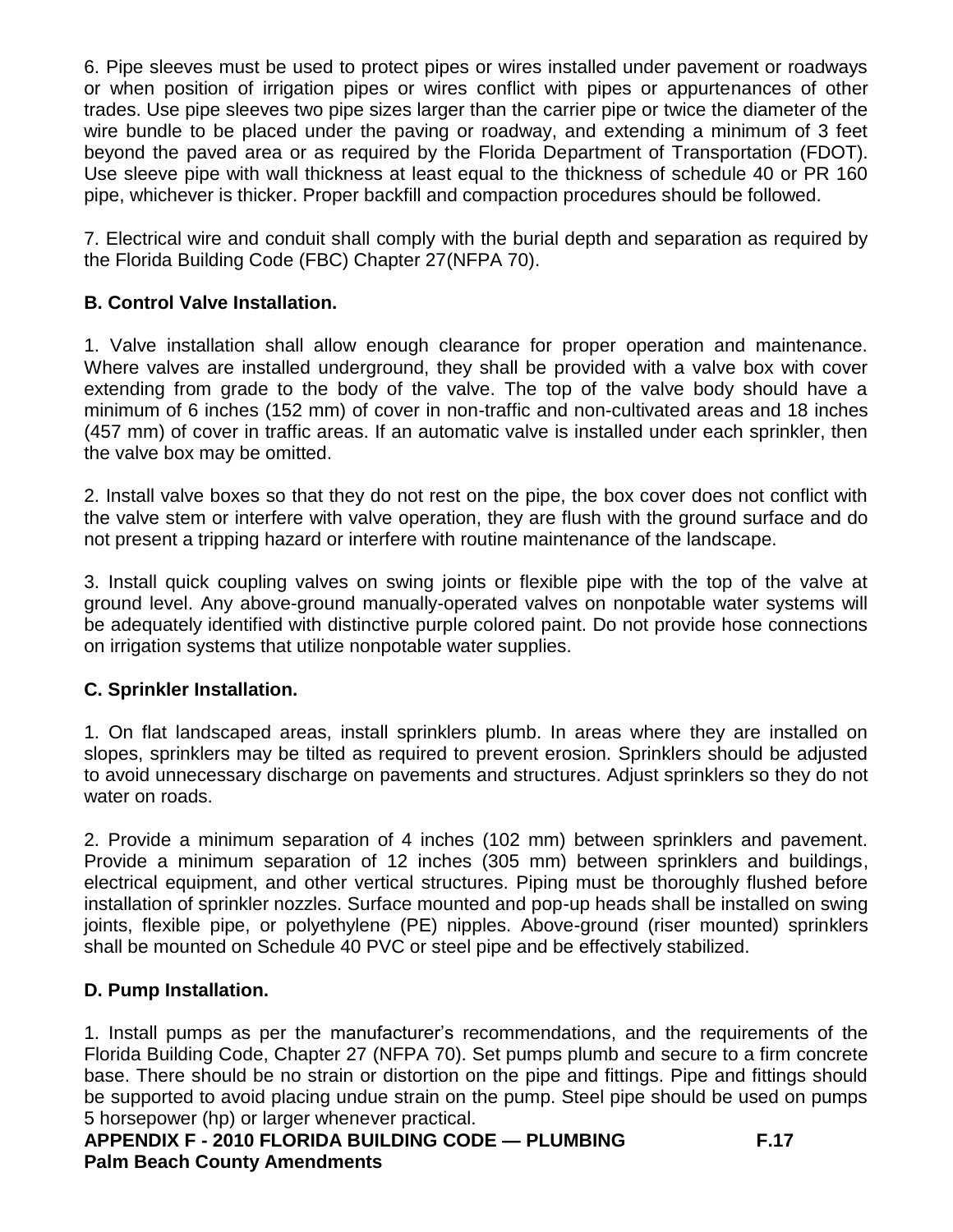2. Pumps must be installed in a manner to avoid loss of prime. Install suction line to prevent the accumulation of air pockets. All connections and reductions in suction pipe sizes should be designed to avoid causing air pockets and cavitation.

3. Pumps must be located to facilitate service and ease of removal. Appropriate fittings should be provided to allow the pump to readily be primed, serviced, and disconnected. Provide an enclosure of adequate size and strength, with proper ventilation, to protect the pump from the elements (except residential systems).

## **E. Low Voltage Wire Installation.**

1. Install low voltage wire (30 volts or less) with a minimum depth of cover of 12 inches (305 mm). Provide a sufficient length of wire at each connection to allow for thermal expansion/shrinkage. As a minimum, provide a 12-inch (305 mm) diameter loop at all splices and connections. Terminations at valves will have 24 inches (610 mm) minimum free wire.

2. Install all above-ground wire runs and wire entries into buildings in electrical conduit. Provide common wires with a different color than the power wires (white shall be used for common wires). Connections are to be made using UL approved devices specifically designed for direct burial. All splices shall be enclosed within a valve box.

### **F. Hydraulic Control Tubing.**

1. For hydraulic control systems, use a water supply that is filtered and free of deleterious materials, as defined by the hydraulic control system manufacturer. Install a backflow prevention device where the hydraulic control system is connected to potable water supplies.

2. Install tubing in trenches freely and spaced so that it will not rub against pipe, fittings, or other objects that could score the tubing, and with a minimum 12-inch (305 mm) diameter loop at all turns and connections. Provide a minimum depth of cover of 12 inches (305 mm)

3. Connect tubing with couplings and collars recommended by the tubing manufacturer. All splices shall be made in valve boxes. Pre-fill tubing with water, expelling entrapped air and testing for leaks prior to installation. Install exposed tubing in protective piping, manufactured from Schedule 40 UV protected PVC listed and labeled for the intended use.

## **PART VI: TESTING & INSPECTIONS**

**A. Purpose.** All materials and installations covered by the *Irrigation Code* shall be inspected by the governing agency to verify compliance with the *Irrigation Code*, and all other applicable codes.

**B. Rough Inspections.** Rough inspections shall be performed throughout the duration of the installation. These inspections shall be made by the governing agency to ensure that the installation is in compliance with the design intent, specifications, and the *Irrigation and all applicable Codes*. Inspections shall be made on the following items at the discretion of the governing agency: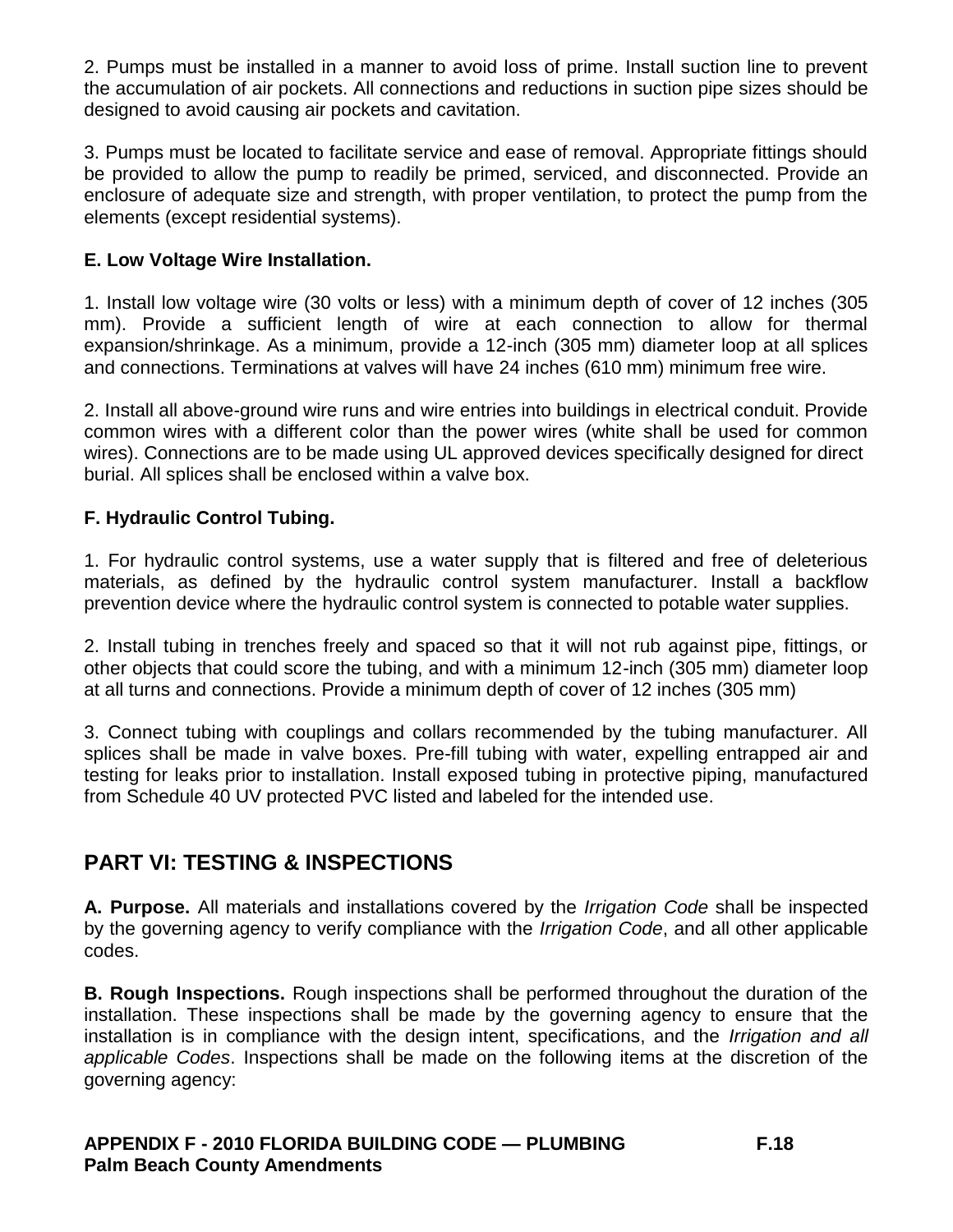1. **Sprinkler Layout and Spacing:** This inspection shall verify that the irrigation system design is accurately installed in the field. The authority having jurisdiction (AHJ) shall also provide for alteration or modification of the system to meet field conditions. To pass this inspection, sprinkler/emitter spacing shall be within +/- 5 percent of the design spacing.

2. **Pipe Installation Depth:** All pipes in the system shall be installed to depths as previously described in this code.

### 3. **Open Trench Inspection:**

**a.** The trench at all joints and every transition in pipe size, will be open where open trench inspection is required.

**b.** The trench shall be open for underground electrical inspection and not be backfilled until all required inspections have been satisfactorily completed by the AHJ.

Test all mainlines upstream of the zone valves as follows:

a. Fill the completely installed pipeline slowly with water to expel air.

b. Elevate the water pressure to the maximum static supply pressure as specified by the design professional and hold there for a period of 2 hours. Solvent-weld pipe connections shall have no leakage.

c. For gasketed pipe main lines add water as needed to maintain the pressure. Record the amount of water added to the system over the 2-hour period.

d. Use the following formulas to determine the maximum allowable leakage limit of gasketed pipe.

DUCTILE IRON:

 $L = S D$  (square root of P)/133,200

PVC, GASKETED JOINT:

 $L = N D$  (square root of P)/7400

Where:

- $L =$  allowable leakage (gph).  $N =$  number of joints,  $D =$  nominal diameter of pipe (inches),  $P =$  average test pressure (psi), and
- $S =$  length of pipe (fi).

e. When testing a system, which contains metal-seated valves, an additional leakage per closed valve of 0.078 gph/inch of nominal valve size is allowed.

### **APPENDIX F - 2010 FLORIDA BUILDING CODE — PLUMBING F.19 Palm Beach County Amendments**